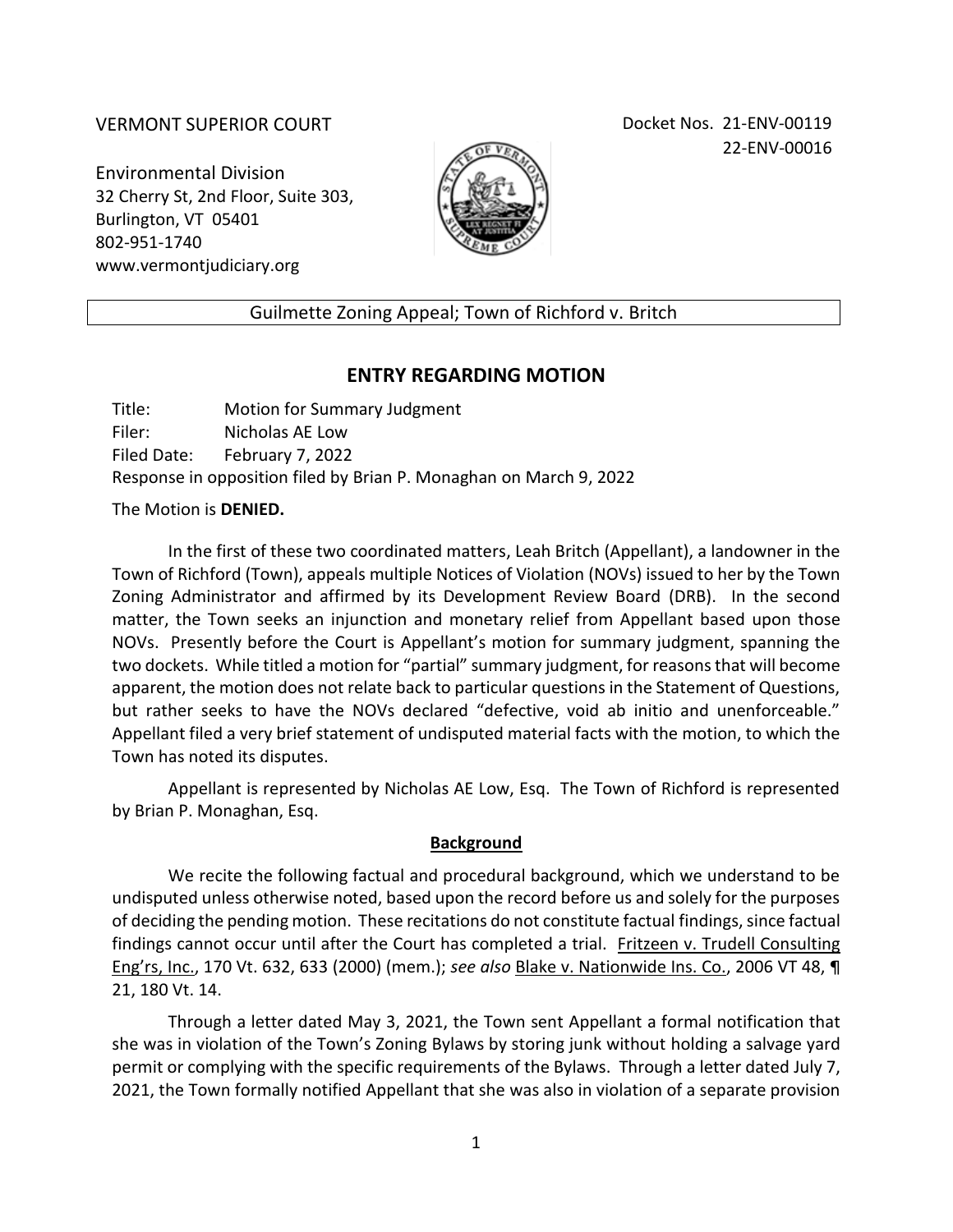of the Bylaws, specifically the performance standards concerning adverse effects on the reasonable use of neighboring properties. Through a follow-up letter dated July 29, the Town provided further details on the alleged violation of the performance standards, noting that one of Appellant's neighbors had complained about offensive odors from the property, while another neighbor had tested surface water downstream of the property and found pollutants. All three letters informed Appellant of her right to appeal the Zoning Administrator's determination to the DRB within 15 days, "in accordance with 24 V.S.A. § 4466."<sup>1</sup> The May 3 and July 7 letters informed Appellant of her right to cure the violation within seven days pursuant to 24 V.S.A. § 4451.

Appellant appealed at least the July 29 letter to the DRB on August 13. The DRB treated this as an appeal of the May 3 and July 7 NOVs as well. After a public hearing, the DRB upheld the Zoning Administrator's determinations, as contained in the May 3, July 7, and July 29 communications. Appellant's appeal to our Court followed. Soon thereafter, the Town filed the enforcement action against Appellant.

#### **Legal Standard**

To prevail on a motion for summary judgment, the moving party must demonstrate "that there is no genuine dispute as to any material fact and the movant is entitled to judgment as a matter of law." V.R.C.P. 56(a), applicable here through V.R.E.C.P. 5. The ultimate burden of persuasion at trial in either of the two present matters would lie with the Town to demonstrate the existence a zoning violation. *See* In re Jewell, 169 Vt. 604 (1999) (holding that town retained burden of proof in appeal of NOV and coordinated enforcement action). Given that Appellant is the movant, the holding of Boulton v. CLD Consulting Engineers, Inc. therefore applies, and she "*may* satisfy [her] burden of production [on motion for summary judgment] by showing the court that there is an *absence* of evidence in the record to support the nonmoving party's case.... The burden then shifts to the nonmoving party to persuade the court that there is a triable issue of fact." 2003 VT 72, ¶ 5, 175 Vt. 413 (emphasis added). As always, the nonmoving party "receives the benefit of all reasonable doubts and inferences," but must respond with more than unsupported allegations in order to show that material facts are in dispute. Robertson v. Mylan Labs., Inc., 2004 VT 15, ¶ 15, 176 Vt. 356.

### **Discussion**

There are three NOVs or letters to the Landowner purporting to be NOVs: A letter dated May 3, concerning junk, and letters dated July 7 and 29, concerning offensive smells and water pollution. Appellant has stated that the present motion for summary judgment only concerns the July 7 and 29 documents. As we discuss in more detail below, we consider the July 29 letter a clarification of the July 7 NOV, as it provides information missing from the July 7 NOV that is necessary under 24 V.S.A. § 4451. There are therefore only two NOVs, one concerning junk violations, and one concerning offensive smells and water pollution. The latter NOV was not perfected for purposes of the running of Appellant's time to cure and/or appeal until July 29, 2021. *See* In re Tibbits, 272-12-02 Vtec, 2003 WL 25479299 (Vt. Envtl. Ct. Apr. 03, 2003) (finding

<sup>&</sup>lt;sup>1</sup> For the Town's edification, we note that while 24 V.S.A. § 4466 contains certain requirements for the notice of appeal, 24 V.S.A. § 4465 is the provision establishing the right to appeal to the appropriate municipal panel.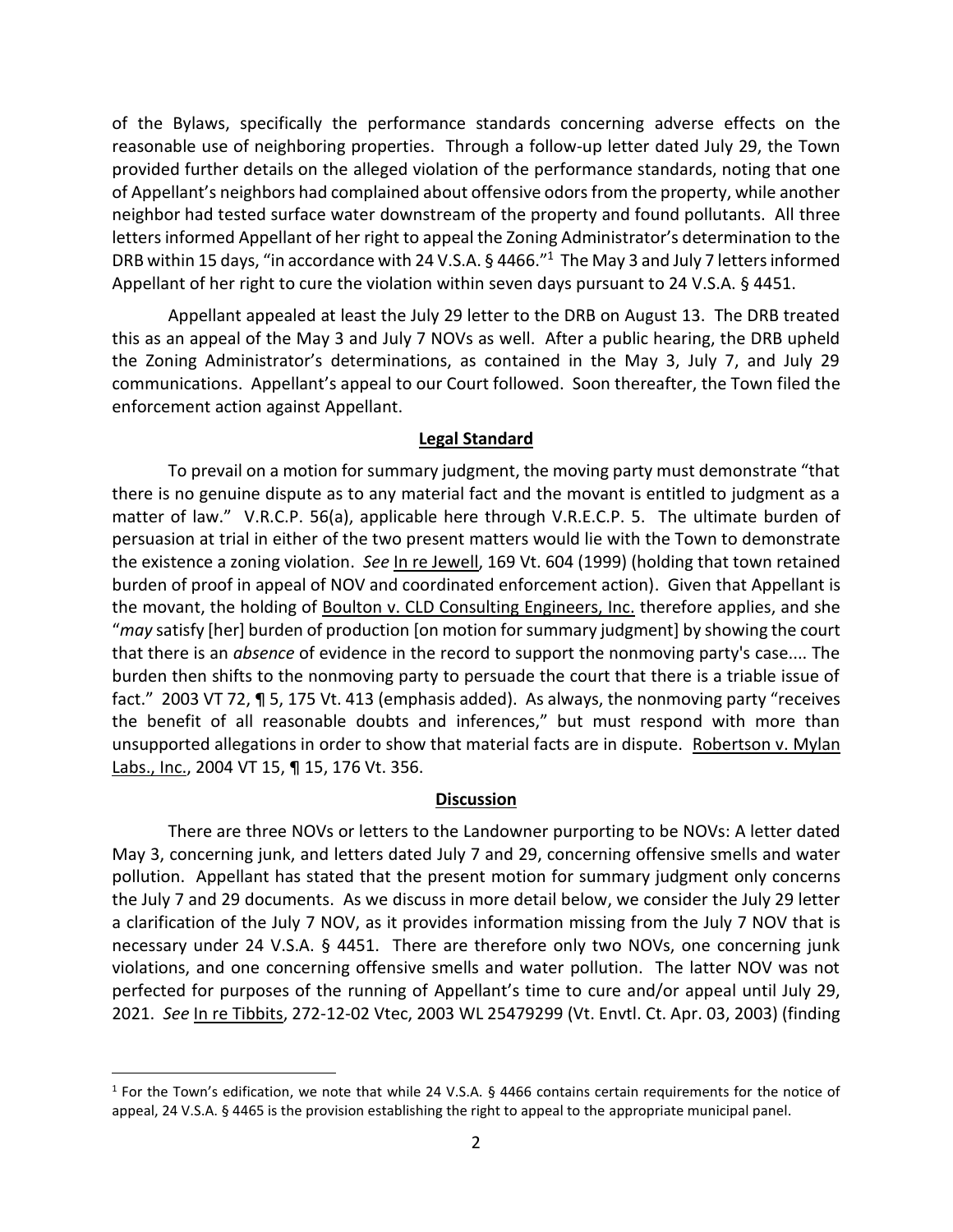that an NOV corrected deficiencies in an earlier letter and gave the respondent the chance to appeal the determinations of the earlier letter along with the NOV).

Appellant raises several alleged defects in the July 7 NOV (as amended) in the present motion. The Town correctly points out that she did not raise these issues in her Statement of Questions. Our rules are clear that "[t]he appellant may not raise any question on the appeal not presented in the statement [of questions] as filed," unless a motion to amend or clarify the statement is granted. V.R.E.C.P. 5(f). Our Court may consider issues "intrinsic" to those raised by the Statement of Questions, however, without exceeding our jurisdiction. In re Jolley Assocs., 2006 VT 132, ¶ 9, 181 Vt. 190 ("The literal phrasing of the question cannot practically be considered in isolation from the zoning administrator's action that prompted the appeal."). Appellant claims that the issues of defects in the NOV are intrinsic to the Questions in the Statement of Questions addressing the substance of the NOV. Even "construing [the] statement of questions liberally in favor of [the] party exercising appeal rights," id., we disagree. These alleged defects are not intrinsic to the questions posed by Appellant. In fact, the questions she cites in her motion implicitly accept the NOVs as sound by responding to the substantive issues raised therein.

We do not deny the motion on this basis, however, because even assuming these claimed defects were intrinsic to the Questions in the SOQ, substantively Appellant has not established that the July 7 NOV (as amended) was fatally defective. Appellant alleges two defects. First, she argues that the NOV is not directed at an instance of land development, and because zoning laws may only regulate land development, the NOV is invalid on that ground. Second, she argues that the NOV does not contain necessary information to put her on notice of the nature of the alleged violations, thereby violating her constitutional due process rights and the statutory requirements of 24 V.S.A. § 4451.

In response to the first argument, the Town correctly points out that while permits are required only for land development, the enabling statute also gives municipalities the right to establish performance standards for any *use* of property. *See* 24 V.S.A. § 4414(5) (emphasis added) ("As an alternative *or supplement* to the listing of specific uses permitted in districts . . . bylaws may specify acceptable standards or levels of performance that will be required in connection with *any use.*"). The provision of the Bylaws that the NOV cites follows this formula, establishing performance standards "that must be met and maintained in all districts for all uses." Bylaws § 4.7. The Town also correctly cites Shatney NOV, 171-12-13 Vtec, slip op. at 5–6 (Vt. Super. Ct. Envtl. Div. Feb. 4, 2015) (Durkin, J.) as a case which directly rebuts Appellant's arguments. In that case, respondents to an NOV argued that "absent land development, the Bylaws in general and the performance standards specifically, do not apply to their activities." The Court stated that the respondents "err in this interpretation." Id.

In attempting to distinguish the present case from **Shatney**, Appellant misstates the holding of Shatney, claiming that the Court there found that use of the property in question "*was*  land development." Reply in support of MSJ (emphasis added). In fact, the Court found no such thing, but rather stated that even assuming starting up tractor trucks was "part and parcel of [respondents'] residential use of the property such that they do not need a zoning permit" for trucking, such use still was subject to the performance standards. Id.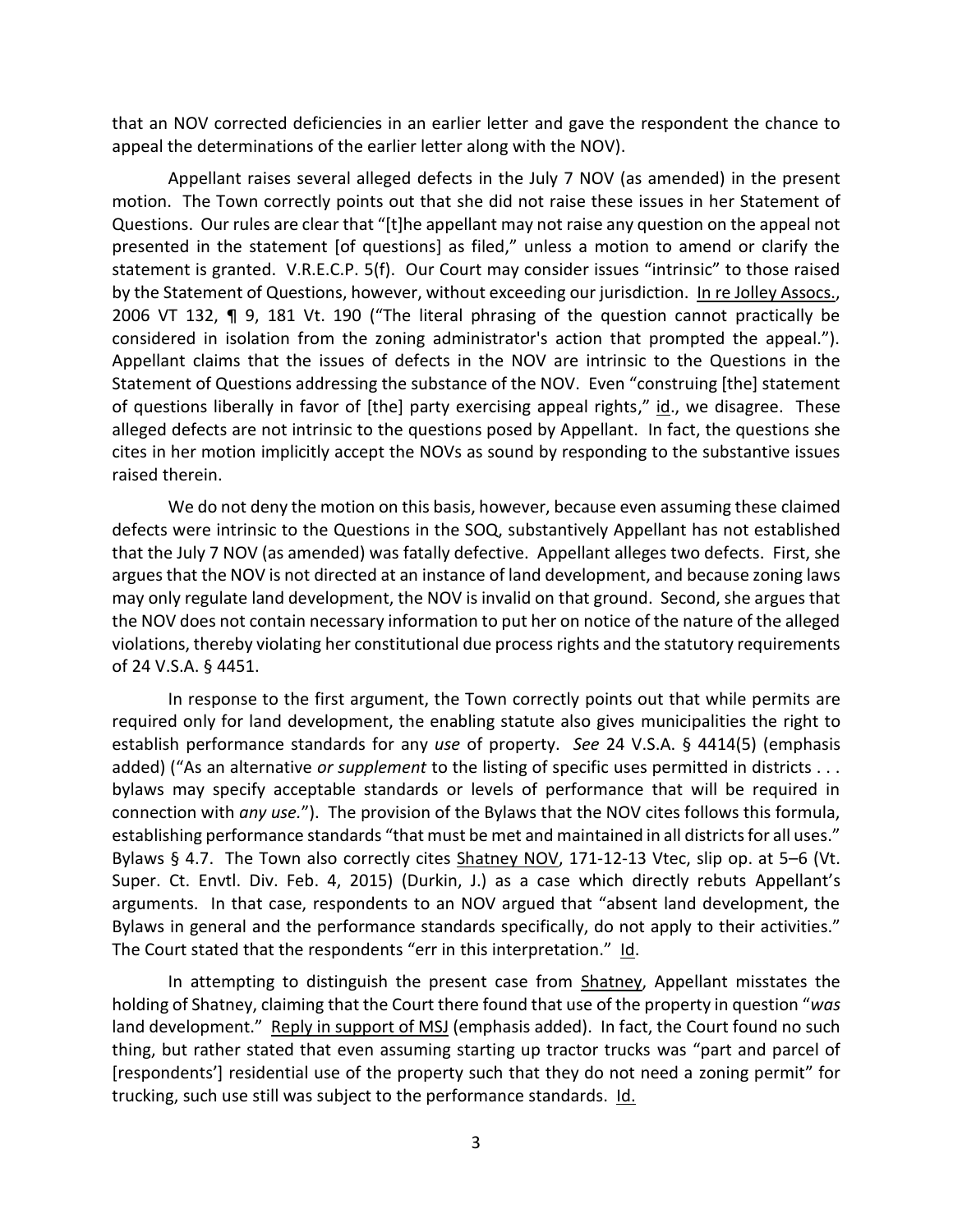Appellant also argues that the NOV does not sufficiently state "the facts giving rise to the alleged violation" as required by 24 V.S.A. § 4451. She argues that this omission violates her due process rights by depriving her of a meaningful opportunity to cure the alleged violations.

This argument is also unsuccessful. As the Vermont Supreme Court has stated, "[t]o satisfy due process requirements, [a] Town's notice of a zoning violation must include '(1) the factual basis for the deprivation, (2) the action to be taken against [the respondent], and (3) the procedures available to challenge the action." Town of Hinesburg v. Dunkling, 167 Vt. 514, 523 (1998) (quoting Town of Randolph v. White, 166 Vt. 280, 284, (1997)).

Appellant is correct that the July 7 NOV does not identify any facts giving rise to the alleged violation, as required under 24 V.S.A. § 4451. Rather, this document simply states which provisions of the Bylaws she is accused of having violated. The July 29 letter remedies this defect, however, by informing Appellant that her neighbors have complained about offensive smells and water pollution, which complaints form the basis for the NOV. While still scant in factual details, this addendum is sufficient to put Appellant on notice of what facts are alleged to have given rise to the violation. As owner and resident of the property, she is in the best position to know what uses are causing offensive smells and water pollution, and so what actions she may take to cure the violations. The July 29 letter therefore perfected the July 7 NOV and gave Appellant the opportunity to contest any issues in the NOV by appealing within 15 days of receipt. *See* In re Tibbits, 272-12-02 Vtec (Vt. Envtl. Ct. Apr. 03, 2003). The July 29 letter did notify Appellant that she had 15 days to appeal to the DRB, an opportunity she took advantage of. The DRB heard that appeal on the merits, as will we should the case proceed to a merits hearing, giving Appellant a full opportunity to understand and defend against the alleged violations.

The initially insufficient July 7 NOV has therefore not prejudiced Appellant in any way. That distinguishes this case from Town of Randolph v. White, 166 Vt. 280 (1995), a case cited to by Appellant. There, an NOV did not inform the respondent of his right to appeal, and the respondent did not appeal the NOV. Ordinarily, the violations in an unappealed NOV may not be contested in a subsequent enforcement action, creating substantial prejudice to the respondent. Respondent therefore successfully raised this defect in the NOV as a due process defense to the subsequent enforcement action. Id. at 283-86. In contrast, Appellant's NOV, as amended, does not approach this level of constitutional infirmity. We caution the Town of the risks of issuing notices of violation lacking necessary information in the first instance.

Lastly, we clarify a point of potential confusion. Appellant's appeal of the July 7 NOV to the DRB was not time-barred, because the Town did not perfect that NOV until it sent the July 29 clarification letter. Further, given that neither the Town nor neighbors filed their own appeals, the DRB's decision to treat Appellant's appeal as one of the May 3 NOV as well as the July 7/29 NOV can not be challenged. In other words, the alleged violations in the May 3 NOV are also before us on appeal.